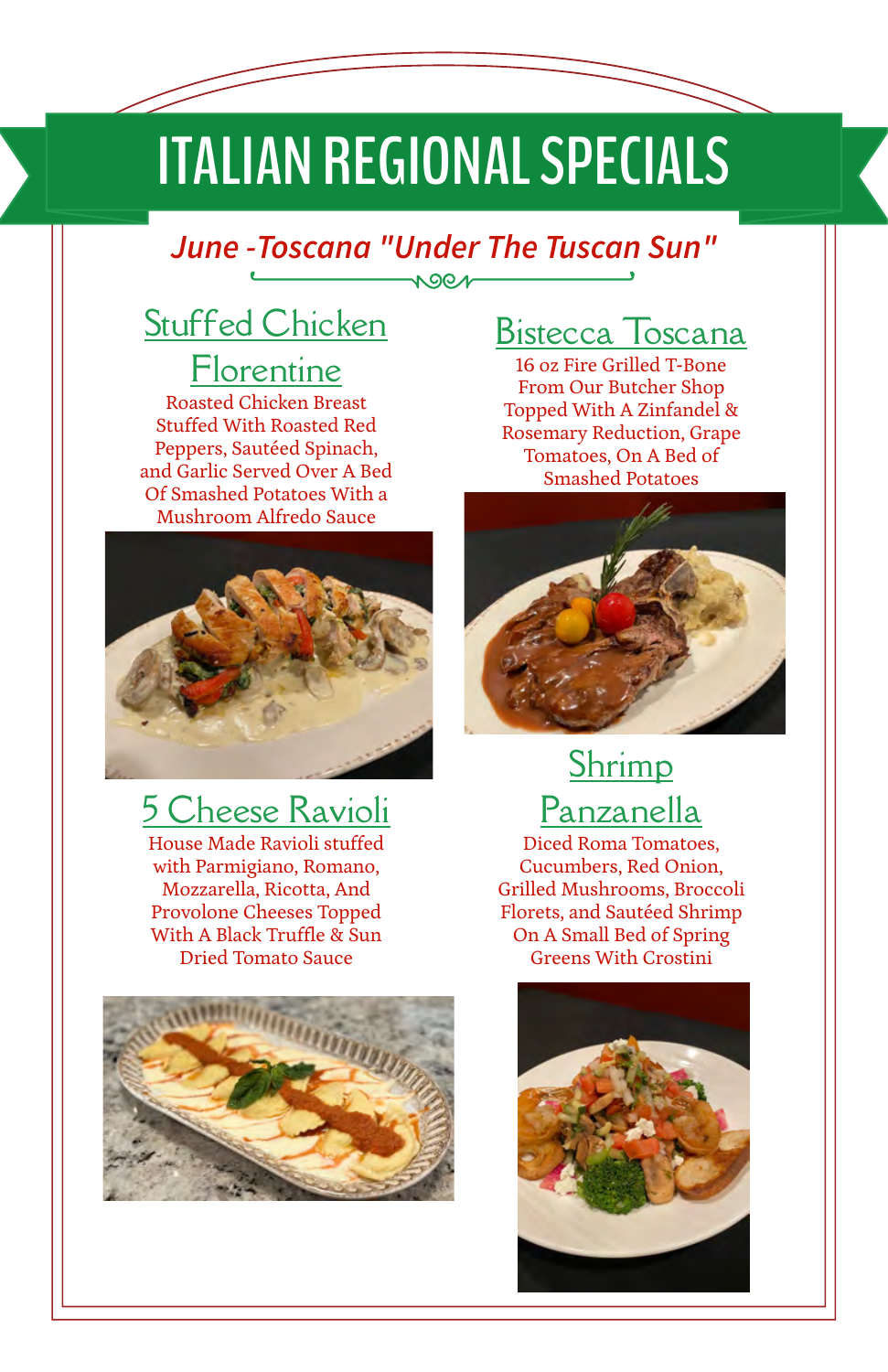## **WEEKLY EVENTS**

### MONDAY NIGHT TRIVIA

\*7-8:30 PM \*EXTENDED HAPPY HOUR TILL 8PM \*PRIZES FOR 1ST, 2ND, 3RD, AND 4TH PLACE

## KIDS EAT FREE

#### MON-T

\*ONE FREE KIDS MEAL WITH PURCHASE OF ENTRÉE' \*AGES 12 & UNDER

### WEDNESDAY WINE NIGHT

\*\$5 GLASS RED & WHITE WINE FEATURES

#### **~ Starting at 5PM ~**

## HURSDAY NIGHT LIVE!

\*LIVE MUSIC IN THE BAR FROM 6-9PM \*RETAIL WINE BOTTLES-SAVE \$15!

**~ Retail Wine Starts at 5PM ~**

### FRIDAY & SATURDAY MIDNIGHT MOB MOVIES

\*CLASSIC GANGSTER FILMS STARTING AT 9PM \*\$1 FUN SHOTS \*\$4 MINI SUBS \*\$5 XL PIZZA SLICES \*FREE POPCORN

**~ BAR ONLY, FOOD & DRINK DEALS AVAILABLE 10PM-MIDNIGHT**

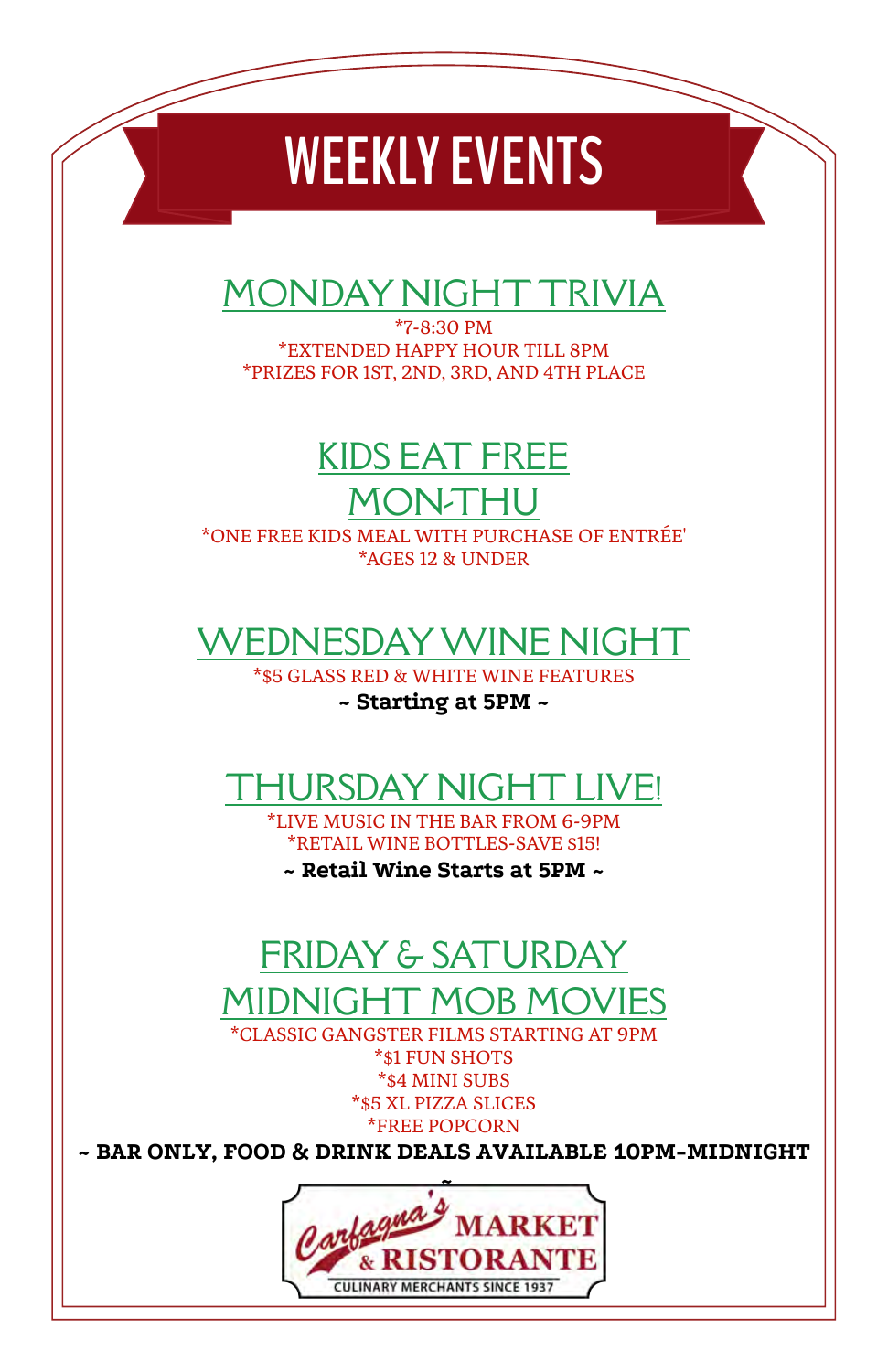# **JUNE WINE PAIRING FEATURES**

#### *June -Toscana "Under The Tuscan Sun"* NOON





La Lastra Vernaccia di San Gimignano **– 9/GLASS 35/BOTTLE** This white offers apple and lemon flavors, with an extensive balanced finish

Baracchi O'lillo Red Blend **– 11/GLASS 37/BOTTLE**

Easy to drink, fresh, full body and soft tannins. 25% Sangiovese, 25% Syrah, 25% Merlot, 25% Cabernet Sauvignon.